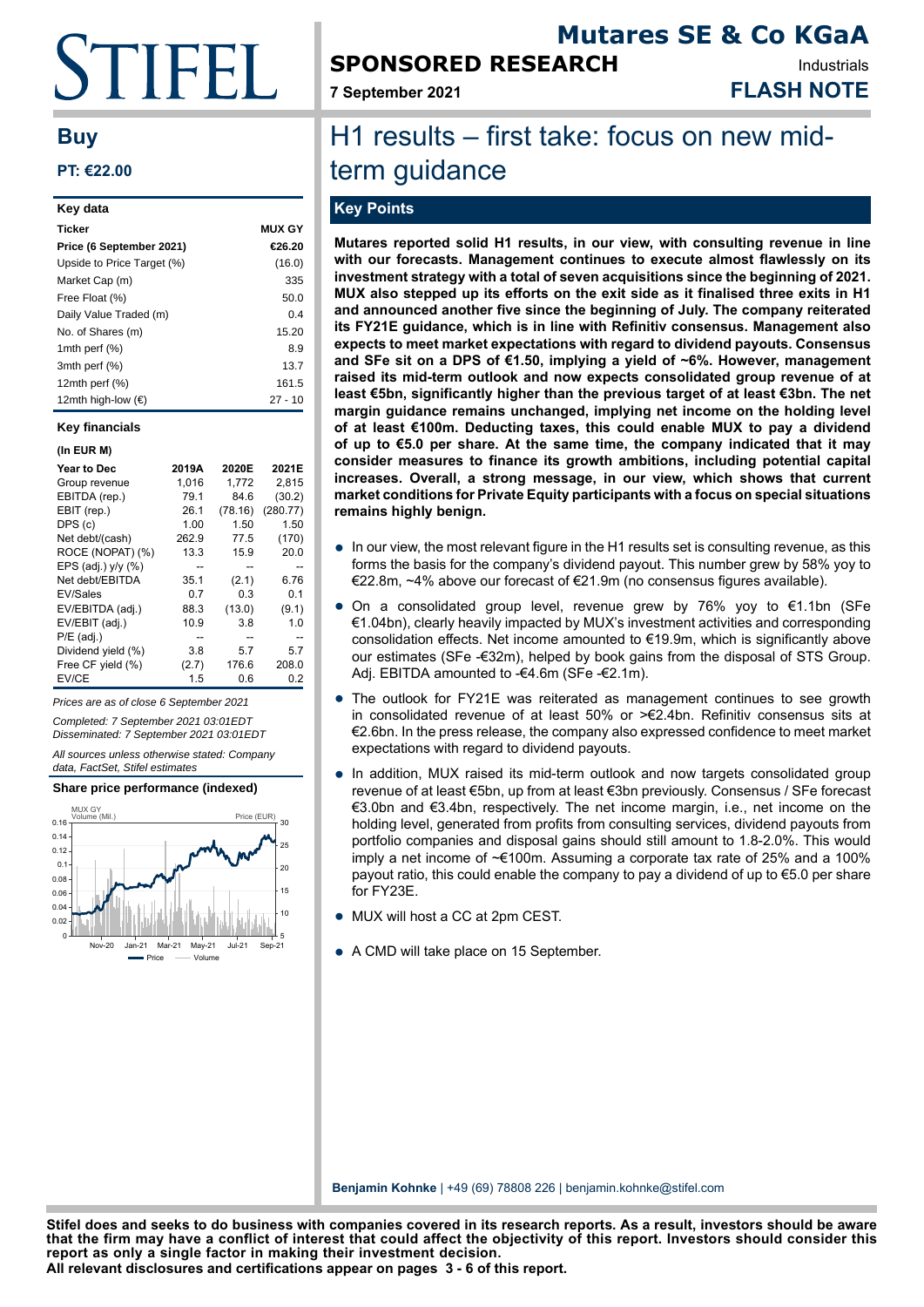## **Company Snapshot**

#### **Investment case summary**

The Mutares equity story is based on the company's transformation from an investment holding to a private equity firm in the niche area of special situations. As a result, earnings streams should become much more transparent and, as such, easier to value for analysts and investors alike. Consequently, we expect a continued rerating of the shares over the next 12 months. Recurring revenues from consulting services to and dividends from its portfolio companies should cover management's ambitions for attractive dividend payouts to shareholders. Mutares also plans to reduce significantly the holding period of portfolio companies. Hence, a higher exit frequency over the next few years should not only strengthen investor trust in the quality of the portfolio companies, but also result in potential performance dividends.

#### **Target price methodology**

Mutares has decided to provide more transparency on the revenue and profit streams at the holding level, which form the basis for our valuation framework. We also take into account that management is highly committed to dividend payments. Our financial forecasts therefore flow into a private equity peer group analysis (FY21E P/E target multiple of 16x) as well as a dividend discount model (DDM). The average of the two implied equity values, result in our price target of €22.00.

#### **Risk to our valuation and rating**

While a larger portfolio is the prerequisite for growth, it will naturally be more complex to manage. This requires more investment professionals, consultants and, as a consequence, higher fixed costs. We could argue that Mutares's holdings are in a restructuring mode for a reason and a longer-than-expected optimisation phase would postpone dividend income. In some cases, the turnaround does not materialise and potentially results in insolvency procedures. This would naturally lead to either a low or even negative selling price, or trigger a costly liquidation process. That said, we note that Mutares has a strong track record since inception and, in addition, has baked in such, probability-weighted, scenarios in its financial guidance.

#### **Key dates**

- FY20 results: 8 April
- Q1 2021 results: 11 May

#### **Company description**

Mutares is an investment holding company, headquartered in Munich, Germany. It was founded in 2008 and went public in the same year. It is currently listed in the SCALE segment of the Frankfurt stock exchange.

#### **Key products, clients and end markets**

Mutares's investments are focused on medium-sized companies located throughout continental Europe. Management claims to have a particular expertise in investing in and managing special situations or turnaround cases, facilitated by its ~70 consultants FTEs. With offices in Munich, Frankfurt am Main, Vienna, Paris, Madrid, Milan, Stockholm, Helsinki, as well as London, and investment activities in Europe, North Africa, North and South America and Asia, Mutares has a global footprint. The current portfolio comprises 19 equity investments. The firm takes a sector-agnostic approach to investment, albeit with a focus on targets which operate in the industrial sector.

#### **Key shareholders**

- Robin Laik (founder and CEO): 29%
- Mutares management: 11%
- Treasury shares: 3%

#### **Senior management**

- Robin Laik: CEO
- Johannes Laumann: CIO
- Mark Friedrich: CFO
- Dr. Kristian Schleede is CRO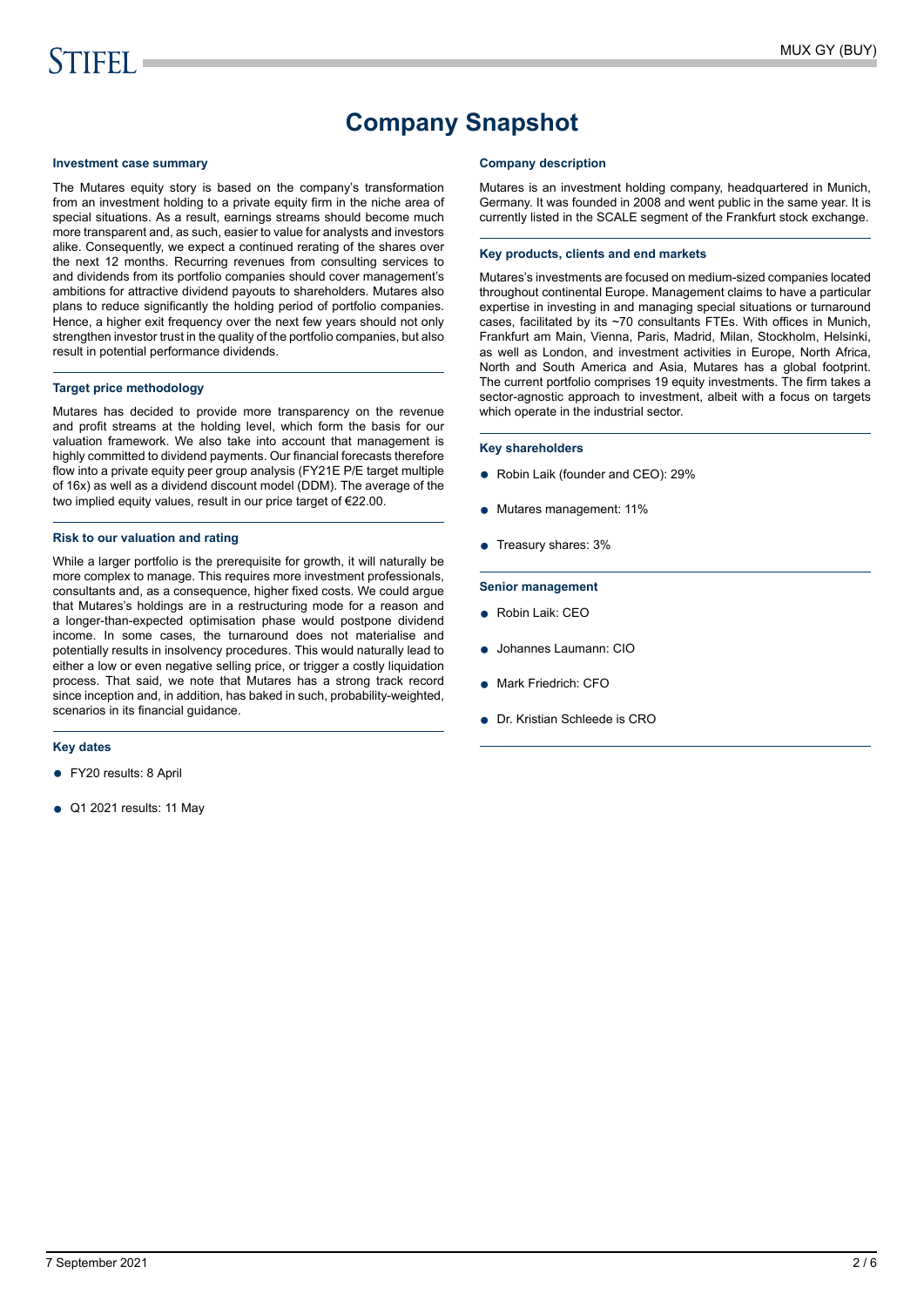## **Important Disclosures and Certifications**

**I, Benjamin Kohnke, certify that the views expressed in this research report accurately reflect my personal views about the subject securities or issuers; and I, Benjamin Kohnke, certify that no part of my compensation was, is, or will be directly or indirectly related to the specific recommendations or views contained in this research report.**

**Our European Policy for Managing Research Conflicts of Interest is available at [www.stifel.com/institutional/](https://www.stifel.com/institutional/ImportantDisclosures) [ImportandDisclosures.](https://www.stifel.com/institutional/ImportantDisclosures)**

*Completed: 7 September 2021 03:01EDT Disseminated: 7 September 2021 03:01EDT*

**Mutares SE & Co KGaA (MUX GY) as of September 06, 2021 (in EUR)**



\*Represents the value(s) that changed.

Buy=B; Hold=H; Sell=S; Discontinued=D; Suspended=SU; Discontinued=D; Initiation=I

#### For a price chart with our ratings and any applicable target price changes for MUX GY go to <http://stifel2.bluematrix.com/sellside/Disclosures.action?ticker=MUX GY>

Stifel is party to an agreement with Mutares SE & Co KGaA relating to the production of the research (this includes agreements concerning the production of company sponsored research).

Mutares SE & Co KGaA is a client of Stifel or an affiliate was a client of Stifel or an affiliate within the past 12 months.

Stifel or an affiliate expects to receive or intends to seek compensation for investment banking services from Mutares SE & Co KGaA in the next 3 months.

Stifel or an affiliate is a market maker or liquidity provider in the securities of Mutares SE & Co KGaA.

Mutares SE & Co KGaA is provided with non-investment banking, securities related services by Stifel or an affiliate or was provided with non-investment banking, securities related services by Stifel or an affiliate within the past 12 months.

The research analyst(s) responsible for the preparation of this report viewed the material operations of Mutares SE & Co KGaA.

Stifel or an affiliate has received compensation for non-investment banking, securities related services from Mutares SE & Co KGaA in the past 12 months.

The equity research analyst(s) responsible for the preparation of this report receive(s) compensation based on various factors, including Stifel's overall revenue, which includes investment banking revenue.

#### **Investment Rating System**

Our investment rating system is defined as follows:

**Buy** - We expect a total return of greater than 10% over the next 12 months with total return equal to the percentage price change plus dividend yield.

**Speculative Buy**<sup>1</sup> - We expect a total return of greater than 30% over the next 12 months, with total return equal to the percentage price change plus dividend yield, accompanied by substantially higher than normal risk including the possibility of a binary outcome.

**Hold** - We expect a total return between -5% and 10% over the next 12 months with total return equal to the percentage price change plus dividend yield.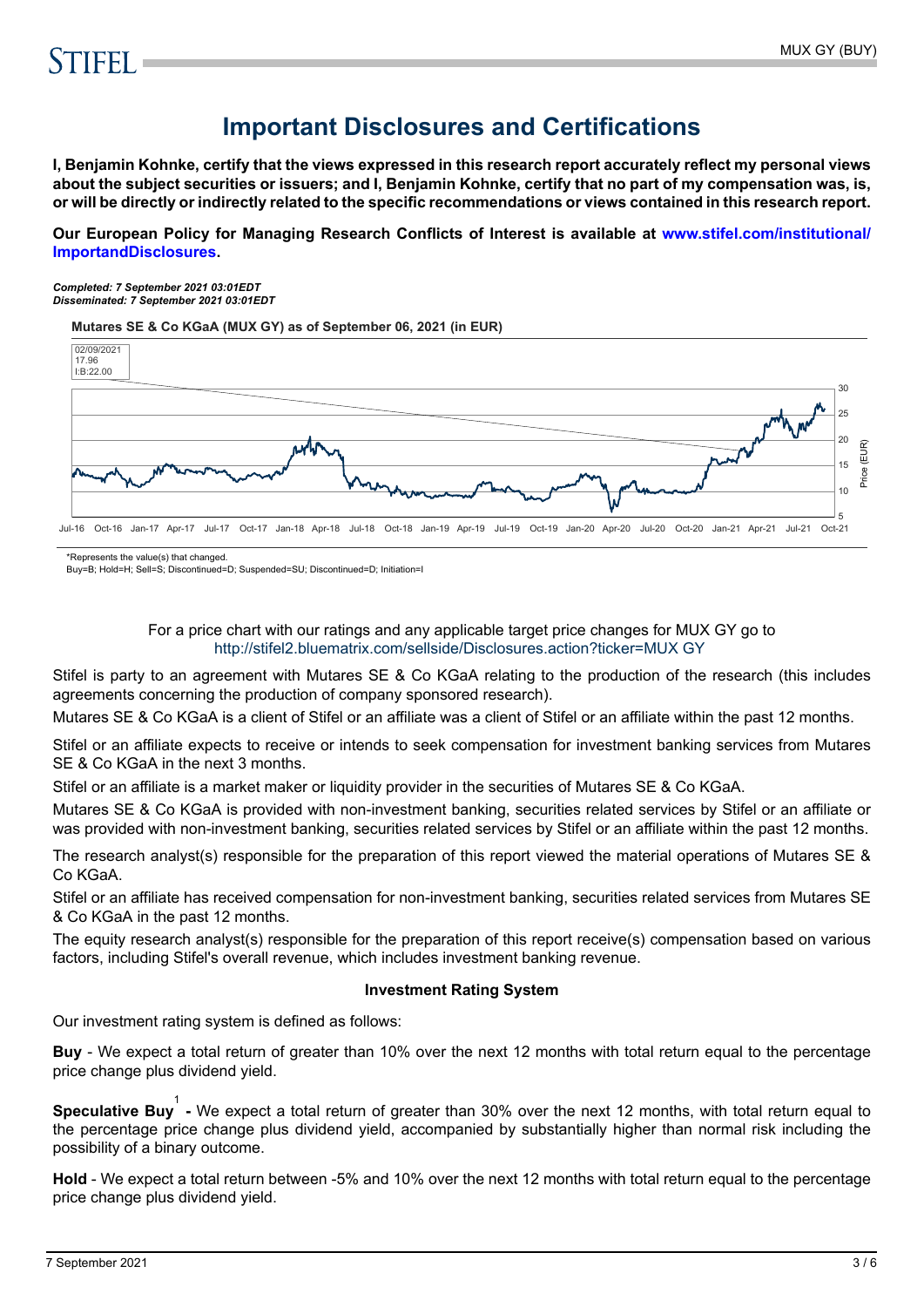# **STIFFI**

**Sell** - We expect a total return below -5% over the next 12 months with total return equal to the percentage price change plus dividend yield.

Occasionally, we use the ancillary rating of **Suspended (SU)** to indicate a long-term suspension in rating and/or target price, and/or coverage due to applicable regulations or Stifel policies. Alternatively, **Suspended** may indicate the analyst is unable to determine a "reasonable basis" for rating/target price or estimates due to lack of publicly available information or the inability to quantify the publicly available information provided by the company and it is unknown when the outlook will be clarified. **Suspended** may also be used when an analyst has left the firm.

 $1$  This rating is only utilised by Stifel Canada.

Of the securities we rate, 57% are rated Buy, 1% are rated Speculative Buy, 28% are rated Hold, 2% are rated Sell and 12% are rated Suspended.

Within the last 12 months, Stifel or an affiliate has provided investment banking services for 25%, 8%, 0% and 8% of the companies whose shares are rated Buy (includes Speculative Buy), Hold, Sell and Suspended respectively.

Within the last 12 months, Stifel or an affiliate has provided material services for 42%, 60%, 20%, 23% and 14% of the companies whose shares are rated Buy, Speculative Buy, Hold, Sell and Suspended respectively.

#### **Additional Disclosures**

Please visit the Research Page at www.stifel.com for the current research disclosures and respective target price methodology applicable to the companies mentioned in this publication that are within the Stifel coverage universe. For a discussion of risks and changes to target price including basis of valuation or methodology please see our stand-alone company reports and notes for all stocks.

The information contained herein has been prepared from sources believed to be reliable but is not guaranteed by us and is not a complete summary or statement of all available data, nor is it considered an offer to buy or sell any securities referred to herein. Opinions expressed are as of the date of this publication and are subject to change without notice. These opinions do not constitute a personal recommendation and do not take into account the particular investment objectives, financial situation or needs of individual investors. Employees of Stifel, or its affiliates may, at times, release written or oral commentary, technical analysis or trading strategies that differ from the opinions expressed within. Stifel or any of its affiliates may have positions in the securities mentioned and may make purchases or sales of such securities from time to time in the open market or otherwise and may sell to or buy from customers such securities on a principal basis; such transactions may be contrary to recommendations in this report. Past performance should not and cannot be viewed as an indicator of future performance. Unless otherwise noted, the financial instruments mentioned in this report are priced as of market close on the previous trading day and presumed performance is calculated always over the next 12 months.

As a multi-disciplined financial services firm, Stifel regularly seeks investment banking assignments and compensation from issuers for services including, but not limited to, acting as an underwriter in an offering or financial advisor in a merger or acquisition, or serving as a placement agent in private transactions.

#### **Affiliate Disclosures**

References to "**Stifel**" (collectively "Stifel") refer to SFC and other associated affiliated subsidiaries including (i) Stifel, Nicolaus & Company, Incorporated ("**SNC**"); (ii) Keefe, Bruyette & Woods, Incorporated ("**KBWI**''), which are both U.S. broker-dealers registered with the United States Securities and Exchange Commission ("**SEC**") and members of the Financial Industry National Regulatory Authority ("**FINRA**"), respectively; (iii) Stifel Nicolaus Canada, Incorporated. ("**Stifel Canada**"), which is authorised and regulated by Investment Industry Regulatory Organization of Canada ("**IIROC**"), and also trades under the names "**Stifel GMP**" and/or "**Stifel FirstEnergy**"; (iv) Stifel Nicolaus Europe Limited ("**SNEL**"), which is authorised and regulated by the Financial Conduct Authority ("**FCA**") (FRN 190412) and is a member of the London Stock Exchange and also trades under the name Keefe, Bruyette & Woods Europe ("**KBW Europe**"); and (v) Stifel Europe Bank AG ("**SEBA**"), which is regulated by the German Federal Financial Supervisory Authority (Bundesanstalt für Finanzdienstleistungsaufsicht; "BaFin") and is a member of Deutsche Boerse and SIX Swiss Exchange and (vi) Stifel Schweiz AG ("**STSA**"), which is representative of SEBA in Switzerland and regulated by the Eidgenössische Finanzmarktaufsicht ("**FINMA**"). SNEL, SEBA and STSA are collectively referred to as **Stifel Europe**.

**Registration of non-US Analysts:** Any non-US research analyst employed by Stifel contributing to this report is not registered/qualified as a research analyst with FINRA and is not an associated person of the US broker-dealer and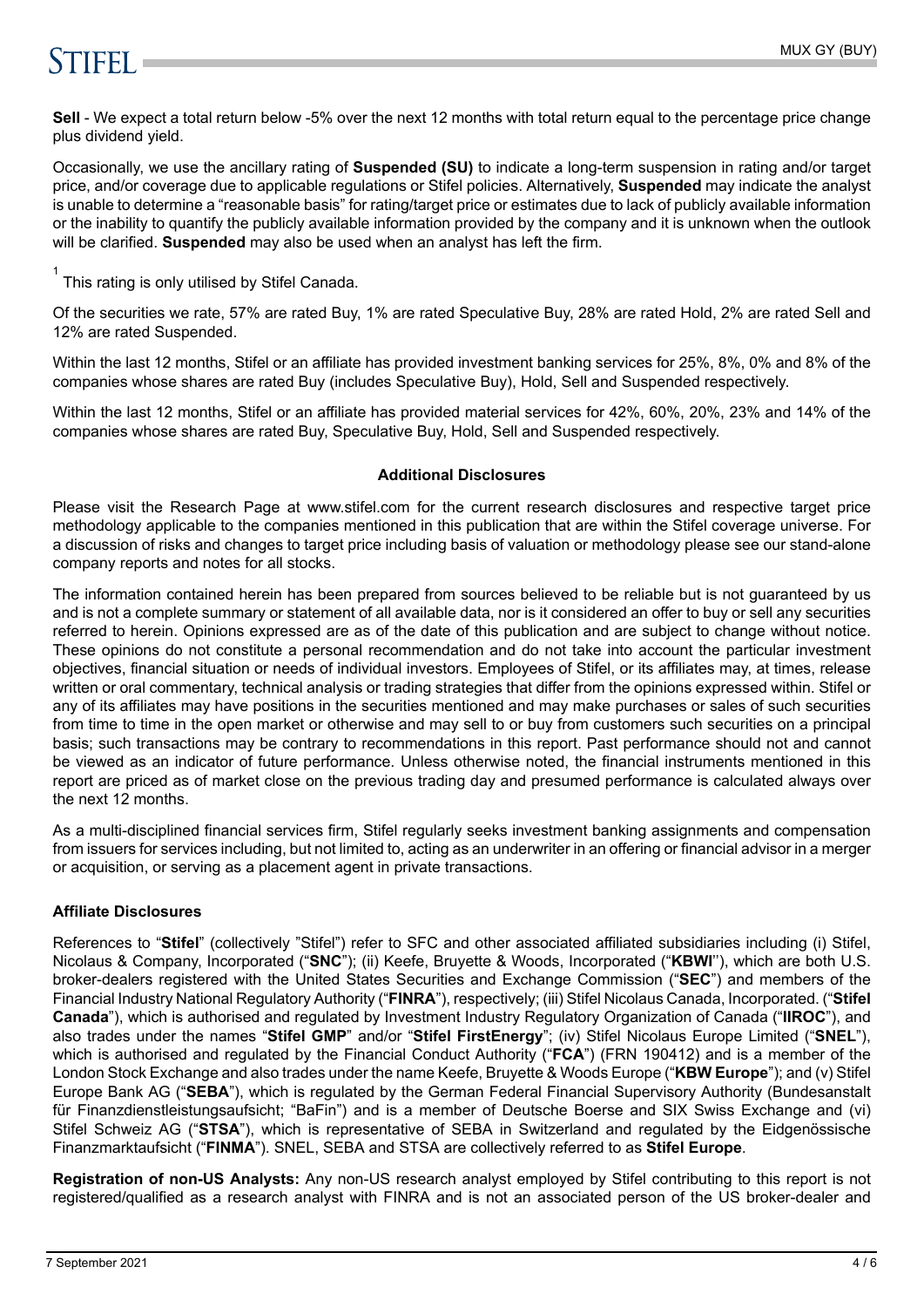# **STIFFLE**

therefore may not be subject to FINRA Rule 2241 restrictions on communications with a subject company, public appearances, and trading securities held by a research analyst account.

**Global Research Notes:** Stifel Global Research (Cross-Border Research) notes are intended for use only by Institutional or Professional Clients. Research analysts contributing content to these reports are subject to different regulatory requirements based on the jurisdiction in which they operate. Clients seeking additional information should contact the Stifel entity through which they conduct business.

**SEBA & STSA Sponsored research:** At SEBA & STSA, analysts may produce issuer paid research ('sponsored research'). This research is produced by analysts in accordance with local regulatory requirements relating to such research. In certain jurisdictions, this issuer paid research may be deemed to be independent research albeit not produced to the same conflicts of interest standards required by all jurisdictions for independent research. Where research has been paid for by an issuer, this will be clearly labelled. Please see our [European Policy for Managing Research Conflicts](https://www.stifel.com/institutional/ImportantDisclosures) [of Interest](https://www.stifel.com/institutional/ImportantDisclosures) for additional information.

#### **Country Specific and Jurisdictional Disclosures**

**United States:** Research produced and distributed by Stifel Europe is distributed by Stifel Europe to "Major US Institutional Investors" as defined in Rule 15a-6 under the US Securities Exchange Act of 1934, as amended. SNC may also distribute research prepared by Stifel Europe directly to US clients, including US clients that are not Major US Institutional Investors. In these instances, SNC accepts responsibility for the content. Stifel Europe is a non-US brokerdealer and accordingly, any transaction by a US client in the securities discussed in the document must be effected by SNC. US clients wishing to place an order should contact their SNC representative.

**UK:** This report is distributed in the UK by SNEL, which is authorised and regulated by the Financial Conduct Authority (FCA). In these instances, SNEL accepts responsibility for the content. Research produced by Stifel Europe is not intended for use by and should not be made available to retail clients as defined by the FCA.

**European Economic Area (EEA)**: This report is distributed in the EEA by SEBA, which is authorized and regulated by the German Federal Financial Supervisory Authority (Bundesanstalt für Finanzdienstleistungsaufsicht; "BaFin"), In these instances, SEBA accepts responsibility for the content. Research produced by Stifel Europe is not intended for use by and should not be made available to retail clients as defined under MiFID II.

The complete preceding 12-month recommendations history related to recommendation(s) in this research report is available at https://stifel2.bluematrix.com/sellside/MAR.action

**Australia:** Research produced by Stifel is distributed by SNEL under the Australian Securities and Investments Commission ("ASIC") Class Order [CO 03/1099] exemption from the requirement to hold an Australian Financial Services Licence ("AFSL"). This research may only be distributed to a "Wholesale Client" within the meaning of section 761G of the Corporations Act 2001 (Cth).

**Brunei:** This document has not been delivered to, registered with or approved by the Brunei Darussalam Registrar of Companies, Registrar of International Business Companies, the Brunei Darussalam Ministry of Finance or the Autoriti Monetari Brunei Darussalam. This document and the information contained within will not be registered with any relevant Brunei Authorities under the relevant securities laws of Brunei Darussalam. The interests in the document have not been and will not be offered, transferred, delivered or sold in or from any part of Brunei Darussalam. This document and the information contained within is strictly private and confidential and is being distributed to a limited number of accredited investors, expert investors and institutional investors under the Securities Markets Order, 2013 ("Relevant Persons") upon their request and confirmation that they fully understand that neither the document nor the information contained within have been approved or licensed by or registered with the Brunei Darussalam Registrar of Companies, Registrar of International Business Companies, the Brunei Darussalam Ministry of Finance, the Autoriti Monetari Brunei Darussalam or any other relevant governmental agencies within Brunei Darussalam. This document and the information contained within must not be acted on or relied on by persons who are not Relevant Persons. Any investment or investment activity to which the document or information contained within is only available to, and will be engaged in only with Relevant Persons.

**Canadian Distribution:** Research produced by Stifel Europe is distributed in Canada by SNC in reliance on the international dealer exemption. This material is intended for use only by professional or institutional investors. None of the investments or investment services mentioned or described herein is available to other persons or to anyone in Canada who is not a "permitted client" as defined under applicable Canadian securities laws.

**Republic of South Africa:** Research produced by Stifel is distributed by SNEL to "Clients" as defined in FSCA FAIS Notice 20 of 2018 (the "FAIS Notice") issued by the Financial Services Conduct Authority. Research distributed by SNEL